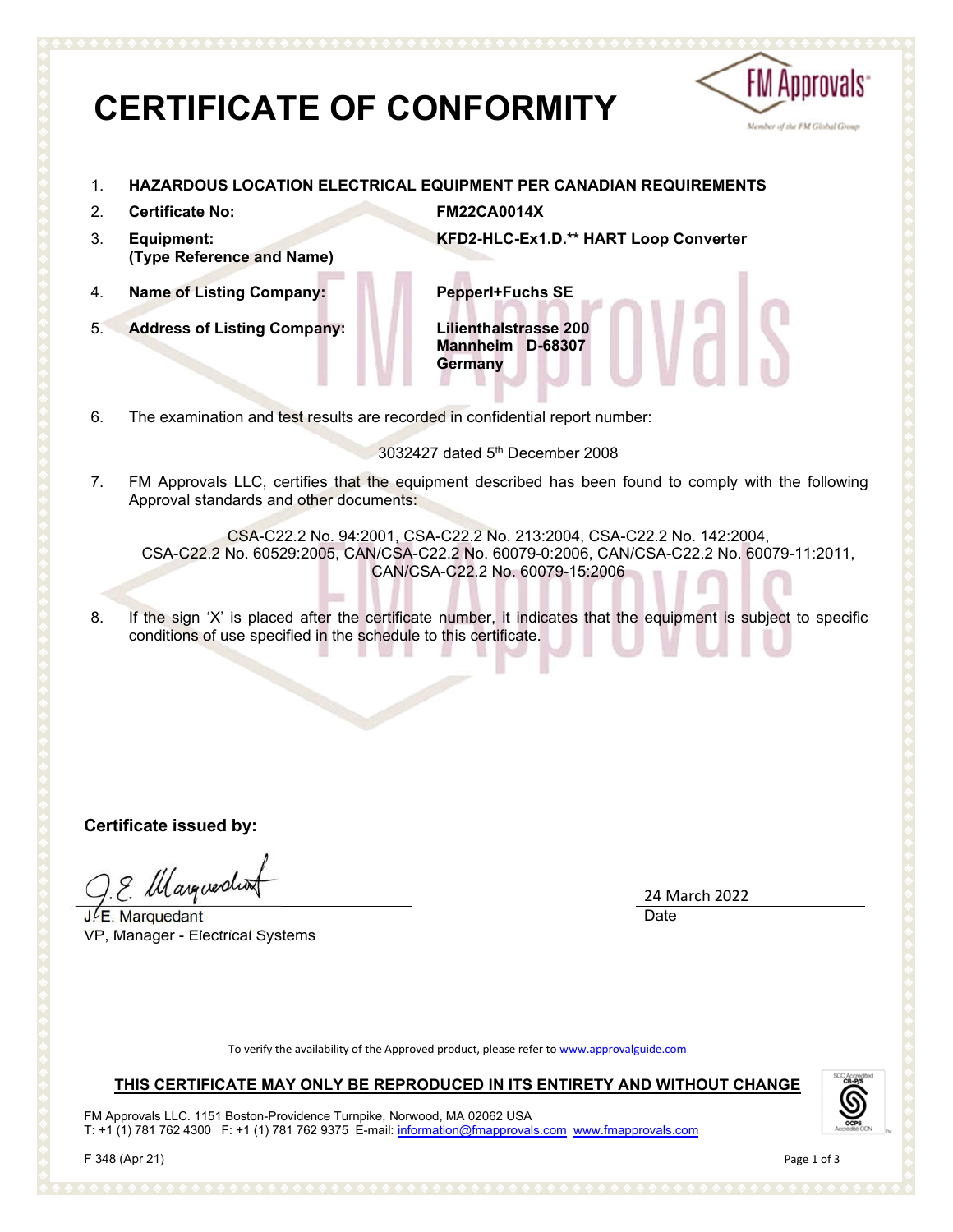# **SCHEDULE**



# Canadian Certificate Of Conformity No: FM22CA0014X

9. This certificate relates to the design, examination and testing of the products specified herein. The FM Approvals surveillance audit program has further determined that the manufacturing processes and quality control procedures in place are satisfactory to manufacture the product as examined, tested and Approved.

## 10. Equipment Ratings:

Intrinsically safe (entity) connections to Class I, II and III, Division 1, Groups A, B, C, D, E, F and G; Intrinsically safe (entity) connections to Class I, Zone 0, [Ex ia] IIC per control drawing 116-0129P; Nonincendive for Class I, Division 2, Groups A, B, C and D; Non-sparking, Class I, Zone 2, Ex nA IIC; T4, Ta =  $-20^{\circ}$ C to  $+60^{\circ}$ C

11. The marking of the equipment shall include: Intrinsically Safe connections to Class l, ll, llI, Division 1 Groups ABCDEFG; Entity – 116-0129 Intrinsically Safe connections to Class I, Zone 0, [Ex ia] IlC; Entity – 116-0129 Class I, Division 2, Groups ABCD T4 Class I, Zone 2 , Ex nA IIC T4 Ta =  $-20^{\circ}$ C to  $+60^{\circ}$ C

### 12. **Description of Equipment:**

**General** – The KFD2-HLC-Ex.1.D\*\* are designed for industrial and Hazardous Location applications. The KFD2 Series HLC (HART-Loop-Converter) is intended to power a multi-variable HART field device located in the hazardous area. As an alternative, the HLC can be connected to an existing, separately powered IS loop operating in a passive HART mode. In both cases, the HLC will use the HART protocol to get three dynamic variables from the field device and to repeat them as 4-20mA signals on three safe area fully floating loops. All three versions have a front accessible LCD with push-button for the working configuration and visualization. While the KFD2-HLC-Ex1.D provides only basic function, the version KFD2-HLC-Ex1.D.2W provides two additional relay outputs and the version KFD2-HLC-Ex1.D.4S provides four additional relay outputs as fault indications versus the Safe Area side.

| <b>Entity Parameters</b>                                                | Terminals 1, 4 to 3 | Terminals 2, 5 to 3 |
|-------------------------------------------------------------------------|---------------------|---------------------|
| $V_{oc}$ , $U_{o}$ (V)                                                  | 25.2                | 1.1                 |
| $I_{sc}$ , $I_{o}$ (mA)                                                 | 104.9               | 11.9                |
| $Po$ (mW)                                                               | 661                 |                     |
| $U_i(V)$                                                                | ---                 | 28                  |
| $P_i(W)$                                                                |                     | 1.33                |
| $C_a$ , $C_o$ , Groups A, B, IIC ( $\mu$ F)                             | 0.105               | 100                 |
| L <sub>a</sub> , L <sub>o</sub> , Groups A, B, IIC (mH)                 | 3.2                 | 251                 |
| L <sub>o</sub> /R <sub>o</sub> , Groups A, B, IIC ( $\mu$ H/ $\Omega$ ) | 53                  | 10000               |

**Ratings** - The KFD2-HLC-Ex.1.D\*\* utilize the following Entity parameters:

### 13. **Specific Conditions of Use:**

- 1. In Class I, Division 2 installations, the subject equipment shall be mounted within a tool-secured enclosure which is capable of accepting one or more of the Class I, Division 2 wiring methods specified in the Canadian Electrical Code (C22.1)
- 2. In Class I, Zone 2 installations, the subject equipment shall be mounted within a tool-secured enclosure which is capable of accepting one or more of the Class I, Zone 2 wiring methods specified in the Canadian Electrical Code (C22.1). Where installed in outdoor or potentially wet locations, the enclosure shall, at a

# **THIS CERTIFICATE MAY ONLY BE REPRODUCED IN ITS ENTIRETY AND WITHOUT CHANGE**

FM Approvals LLC. 1151 Boston-Providence Turnpike, Norwood, MA 02062 USA T: +1 (1) 781 762 4300 F: +1 (1) 781 762 9375 E-mail: information@fmapprovals.com www.fmapprovals.com